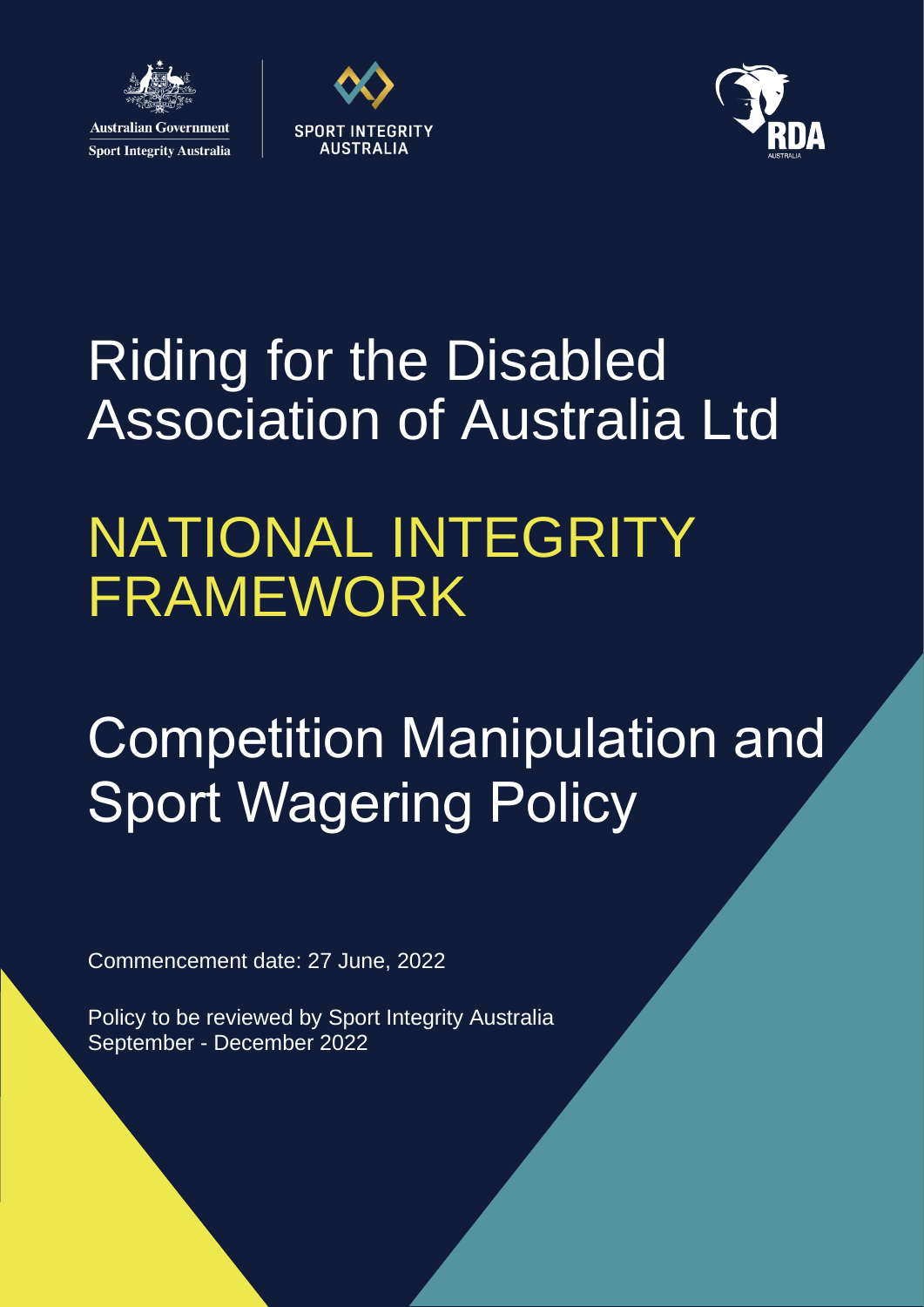

# **1. [Definitions](#page-2-0) 1 2. [Jurisdiction](#page-2-1) 1 3. [Prohibited Conduct](#page-2-2) 1** 3.1 [Prohibited Conduct](#page-2-3) 1 **4. [Obligations](#page-3-0) 2** 4.1 [Reporting](#page-3-1) 2 4.2 [Information sharing](#page-4-0) 3 4.3 [Monitoring by Wagering Service Providers](#page-4-1) 3 4.4 [Sponsorship within Riding for the Disabled](#page-4-2) 3 3 **5. [Complaints, Disputes & Discipline Policy](#page-5-0) 4 6. [National Integrity Framework](#page-5-1) 4**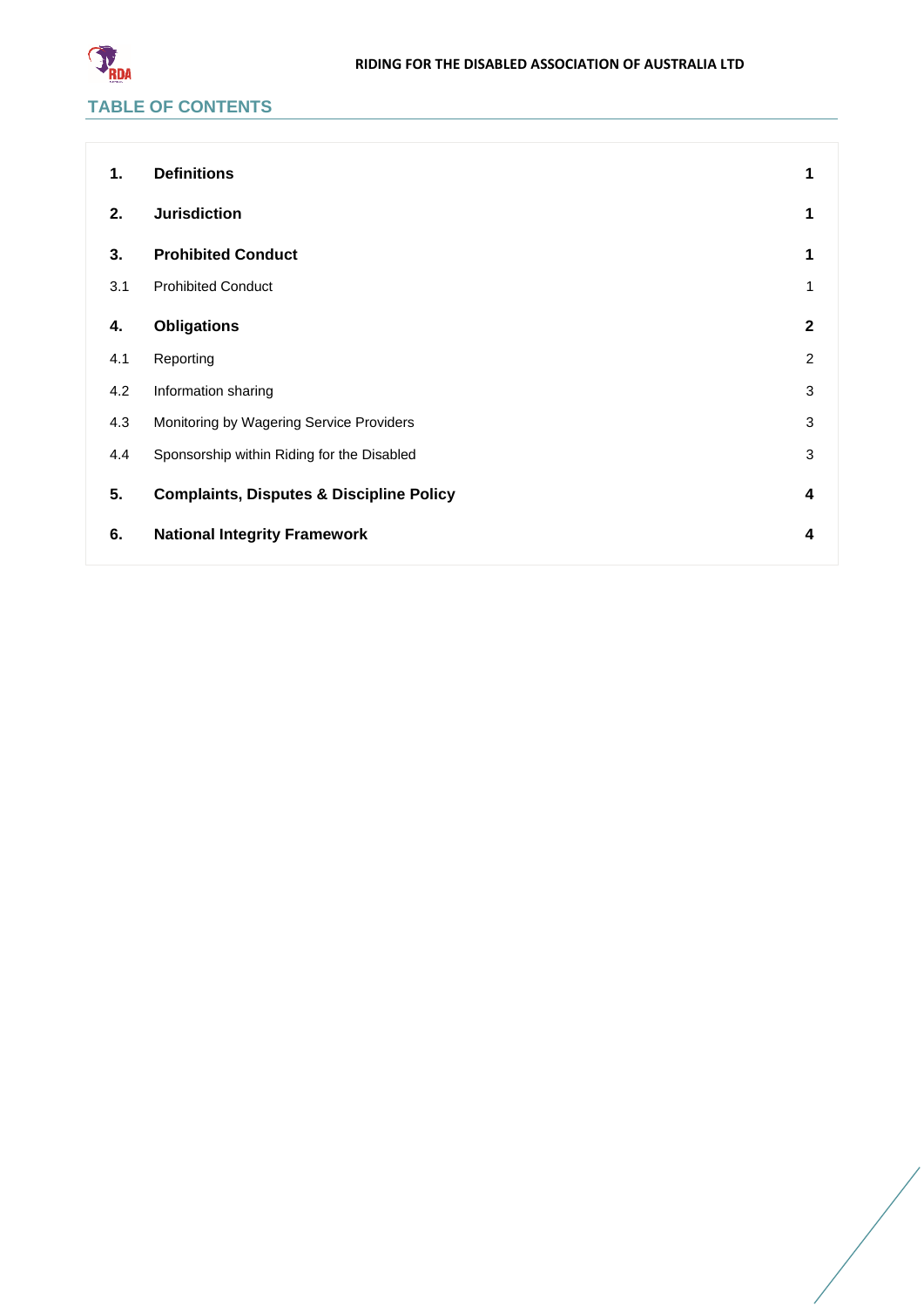

The manipulation of sporting competitions and related activities undermines the integrity of sport.

Manipulating sporting competitions can be a crime and punishable by law.

This Policy prescribes prohibited conduct which constitutes a breach, as well as offences which must be reported to Riding for the Disabled Association of Australia (RDAA).

Through this Policy, RDAA aims to ensure that its core values, good reputation and positive behaviours and attitudes are maintained.

# <span id="page-2-0"></span>**1. Definitions**

Defined terms not otherwise defined in this Policy have the meaning given to them in the National Integrity Framework. In this Policy the following words have the corresponding meaning:

**Benefit** means any advantage and is not limited to property.

**Inside Information** means any information connected to the conduct, management or organisation of a sporting event that is not generally available and if it were generally available, the information, would, or would be likely to, influence a person's decision to bet on the sporting event or in making any other betting decision.

**Policy** means this Competition Manipulation and Sport Wagering Policy.

**Prohibited Conduct** means conduct proscribed by clause [3](#page-2-2) of this Policy.

**Wagering Service Provider** means any company or other undertaking that promotes, brokers, arranges or conducts any form of wagering activity in relation to Riding for the Disabled in Australia.

## <span id="page-2-1"></span>**2. Jurisdiction**

This Policy applies to:

- (a) Relevant Persons; and
- (b) Relevant Organisations.

## <span id="page-2-2"></span>**3. Prohibited Conduct**

#### <span id="page-2-3"></span>**3.1 Prohibited Conduct**

 $\overline{\phantom{a}}$ 

A Relevant Person commits a breach of this Policy when they, either alone or in conjunction with another or others, engage in any of the following conduct:

- (a) participate (whether by act or omission) in improperly altering the result or the course of an Activity in order to remove all or part of the unpredictable nature of the Activity to obtain a Benefit for themselves or others by:
	- (i) the direct, pre-meditated or planned interference with the natural course of an Activity or element of an Activity<sup>1</sup>;

<sup>1</sup> Examples may include, but not limited to, intentionally conceding points, pre-arranging the outcome of a competition, deliberate underperformance (also known as 'tanking') in any manner (through selections or not playing to a person's merits), influencing athlete selections and strategy, or intentional unfair or incorrect officiating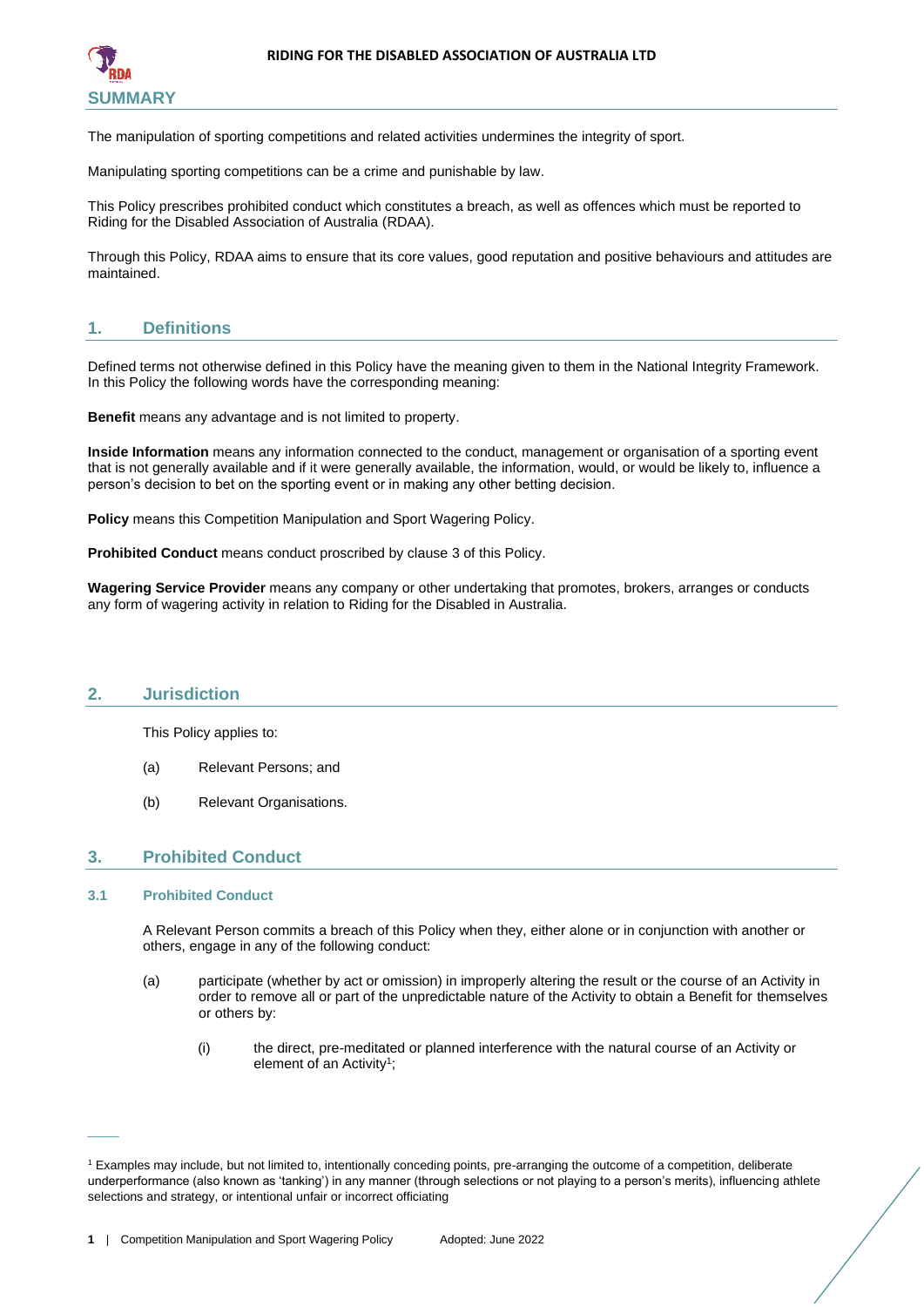

#### **RIDING FOR THE DISABLED ASSOCIATION OF AUSTRALIA LTD**

- (ii) providing modified or false information related to an athlete's identity or personal information;
- (iii) intentionally modifying playing surfaces, equipment or athlete's physiology to improperly influence the natural course of the event<sup>2</sup>; or
- (iv) providing or receiving any Benefit that might reasonably be expected to bring the Relevant Person, RDAA, or Riding for the Disabled into disrepute;
- (b) bet, or enter into any other form of financial speculation on any Activity, or on any incident or occurrence in an Activity, connected with RDAA, whether or not they are participating in the Activity. For the avoidance of doubt:
	- (i) any bets placed by a betting syndicate or group, such as a 'punter's club', of which the Relevant Person is a member;
	- (ii) an interest in any bet, including having someone else place a bet on their behalf; or
	- (iii) allowing another person to place a bet using a Relevant Person's account,

shall be treated as if the bet was placed by the Relevant Person as an individual;

- (c) facilitate or assist with the making of a bet on any Activity or part of any Activity including communicating in any way, such as by using a mobile phone, computer or other electronic or other device, information that might give another person an unfair advantage if they were to engage in betting related to that information, other than as required as part of their official duties;
- (d) disclose Inside Information, other than as required as part of their official duties;
- (e) accept a Benefit to incite, cause or contribute to any breach of this Policy;
- (f) facilitate, assist, aid, abet, encourage, induce, cover-up or be complicit in any Prohibited Conduct;
- (g) attempt to engage in any conduct which would be Prohibited Conduct if successful; or
- (h) fail to promptly report to the RDAA's National Integrity Manager any of the matters listed in clause [4.1](#page-3-1)[\(a\)](#page-3-2) an[d \(b\).](#page-4-3)

## <span id="page-3-0"></span>**4. Obligations**

#### <span id="page-3-2"></span><span id="page-3-1"></span>**4.1 Reporting**

 $\overline{\phantom{a}}$ 

- (a) A Relevant Person must, where permitted by law, promptly notify the RDAA's National Integrity Manager if he or she:
	- (i) is interviewed as a suspect, charged, or arrested by a law enforcement body in respect of conduct that falls with the definition of Prohibited Conduct;
	- (ii) has been approached by another person to engage in Prohibited Conduct;
	- (iii) knows or reasonably suspects that another person has engaged in Prohibited Conduct, or has been approached to engage in Prohibited Conduct; or
	- (iv) has received or is aware or reasonably suspects that another person has received, actual or implied threats of any nature in relation to any past or proposed Prohibited Conduct.

<sup>&</sup>lt;sup>2</sup> For the avoidance of doubt, this does not include any matters dealt with under other relevant policies relating to anti-doping, eligibility, gender identity or selection criteria.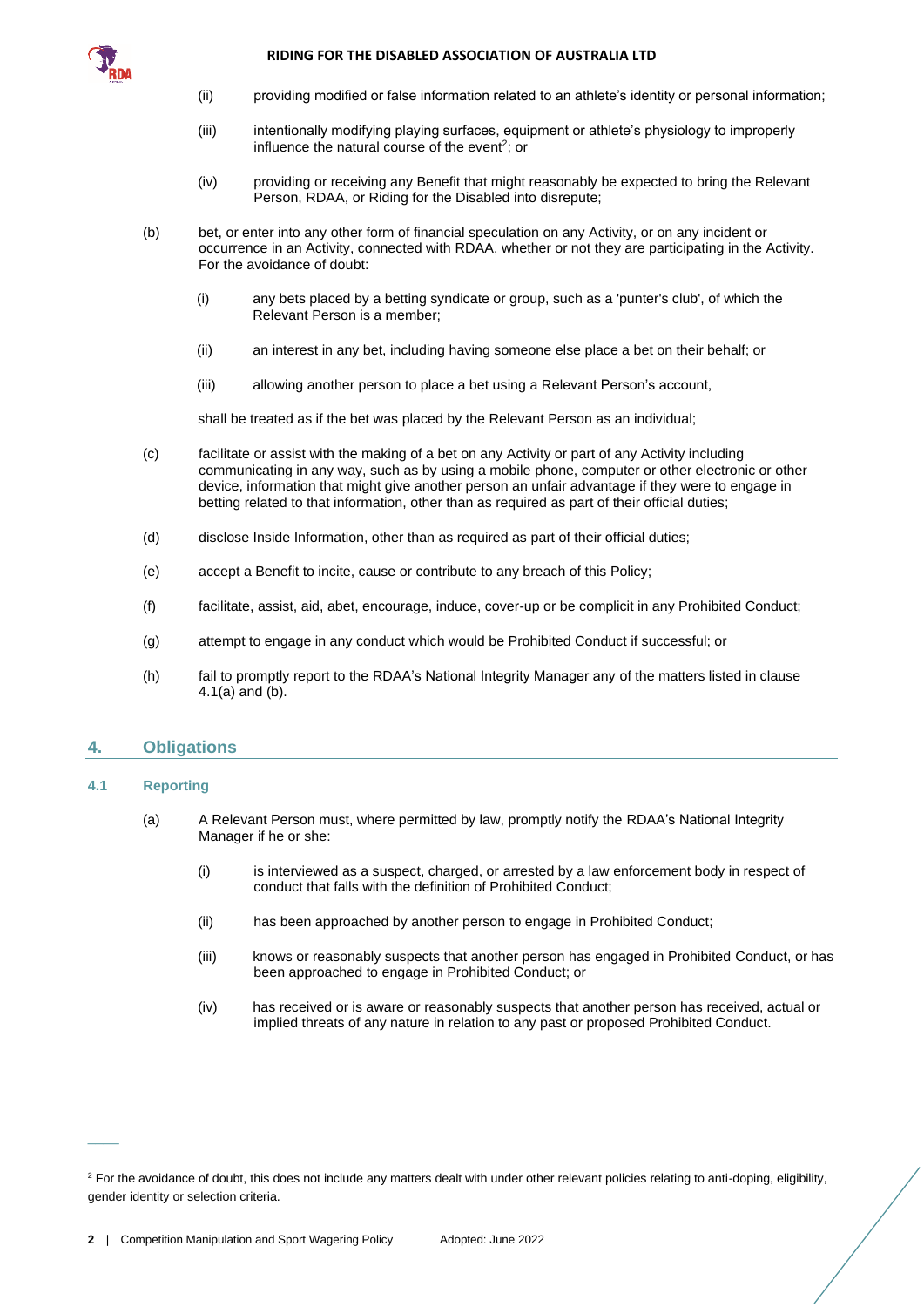<span id="page-4-3"></span>

#### **RIDING FOR THE DISABLED ASSOCIATION OF AUSTRALIA LTD**

- (b) A Relevant Person has a continuing obligation to report any new knowledge or suspicion regarding any Prohibited Conduct under this Policy, even if the Relevant Person's prior knowledge or suspicion has already been reported.
- (c) Notification by a Relevant Person under this clause [4.1](#page-3-1) may be made verbally or in writing by the Relevant Person and may be made anonymously if there is a genuine concern of reprisal. A Relevant Person who makes a report anonymously is responsible for keeping a record that will allow them to confirm that they have met their obligations under clause [4.1](#page-3-1)[\(a\).](#page-3-2)
- (d) The NSO and Relevant Persons should be aware of relevant Commonwealth, State and Territory legal requirements to report criminal activity in relation to the manipulation of sporting competitions (matchfixing) and Inside Information.

### <span id="page-4-0"></span>**4.2 Information sharing**

- (a) RDAA and Sport Integrity Australia may share information (including Personal Information as defined in the *Privacy Act 1988* (Cth)) at any time relating to Relevant Persons or Relevant Organisations with Wagering Service Providers, law enforcement agencies, government agencies or other sporting organisations to prevent, identify and investigate alleged Prohibited Conduct.
- (b) RDAA must share the following information with Sport Integrity Australia:
	- (i) Any notification received from a Relevant Person under claus[e 4.1;](#page-3-1) and
	- (ii) Any information received from Wagering Service Providers under claus[e 4.3.](#page-4-1)
- (c) In sharing information, RDAA will remain bound by the legal obligations contained in the *Privacy Act 1988* (Cth) and RDAA's Privacy Policy.

#### <span id="page-4-1"></span>**4.3 Monitoring by Wagering Service Providers**

- (a) Relevant Persons must disclose information to RDAA and Sport Integrity Australia regarding all of their commercial agreements, interests, and connections with Wagering Service Providers. For the avoidance of doubt, this does not include the disclosure of accounts that Relevant Persons may hold with Wagering Service Providers.
- (b) RDAA will work with Wagering Service Providers to ensure the ongoing integrity of Activities under the auspices of RDAA and Riding for the Disabled Organisations.
- (c) RDAA or Sport Integrity Australia may request Wagering Service Providers to monitor and conduct regular audits of their databases and records to monitor the incidents of suspicious betting transactions (including single or multiple betting transactions or market fluctuations) that may indicate or tend to indicate that Relevant Persons have engaged in Prohibited Conduct under this Policy.
- (d) To enable the Wagering Service Provider to conduct such audits, RDAA may, from time to time and subject to any terms and conditions imposed by RDAA (including in relation to confidentiality and privacy), provide to Wagering Service Providers details of Relevant Persons who are precluded by this Policy from engaging in Prohibited Conduct.
- (e) Wagering Service Providers may provide RDAA with regular written reports on incidents of suspicious betting transactions (including single or multiple betting transactions or market fluctuations) that may indicate or tend to indicate that Relevant Persons have engaged in Prohibited Conduct.
- (f) All requests for information or provision of information by Sport Integrity Australia, RDAA or a Wagering Service Provider shall be kept strictly confidential and shall not be divulged to any third party or otherwise made use of, except where required by law or by this Policy, is permitted by RDAA or Wagering Service Provider, or where information is already in the public domain other than because of a breach of this Policy.

#### <span id="page-4-2"></span>**4.4 Sponsorship within Riding for the Disabled**

(a) RDAA may enter into a commercial arrangement with a Wagering Service Provider from time to time, subject to any applicable legislative requirements.